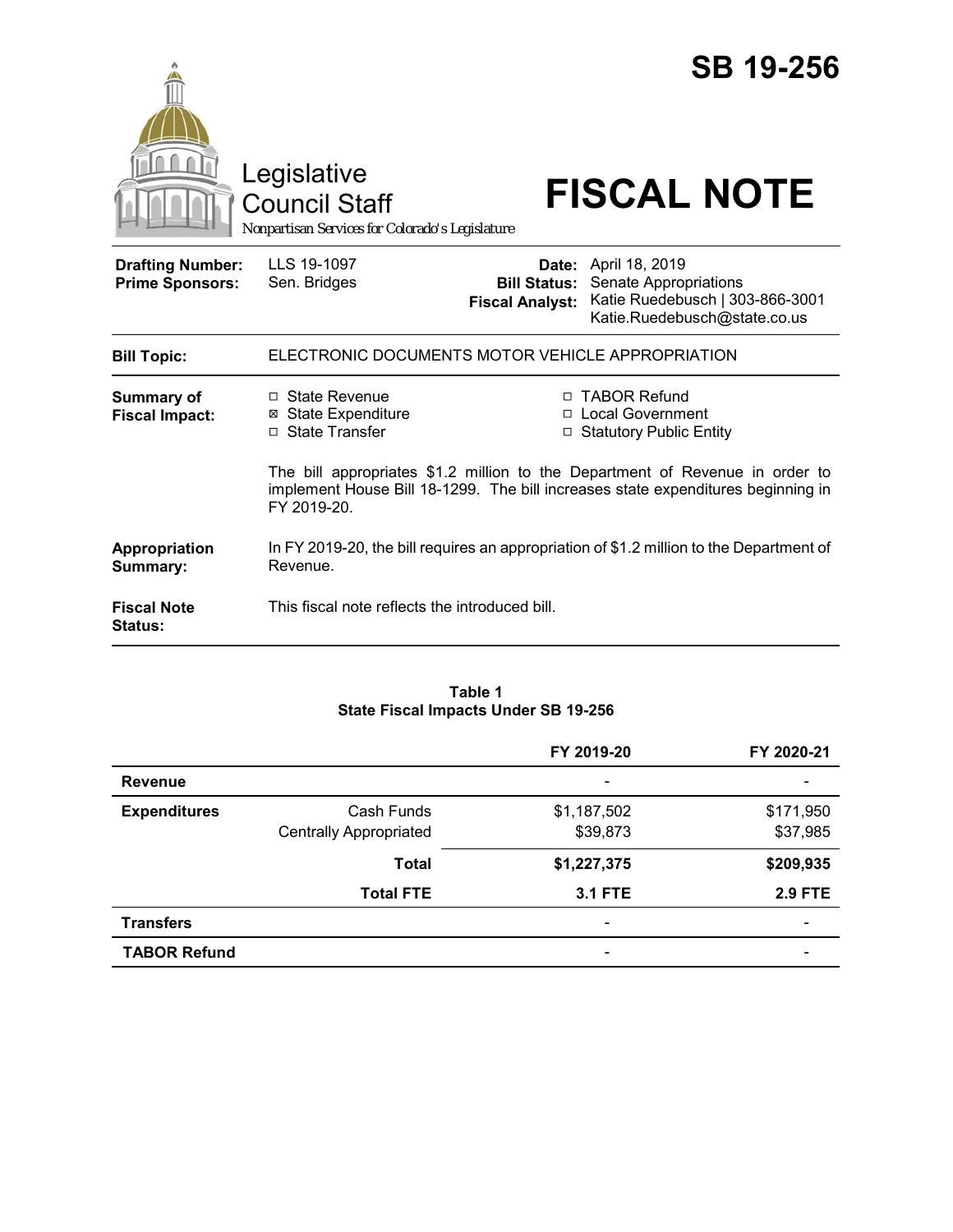April 18, 2019

## **Summary of Legislation**

The bill appropriates \$1.2 million from gifts, grants, and donations to the Department of Revenue (DOR) to implement a system to authorize third-party providers to electronically process registration, lien, and titling information. Any unexpended money as of July 1, 2020, is appropriated to DOR in FY 2020-21.

# **Background**

House Bill 18-1299 allowed DOR to implement a system to allow the electronic transmission of registration, lien, and titling information for motor vehicles. DOR's approval of third-party providers to register a vehicle, file or release liens, or issue a vehicle title must be evidenced by an agreement between the third-party and the DOR. Third-party providers may charge a vendor fee for electronic registration, lien, or titling transactions. Under current law, DOR may only implement the system through gifts, grants, and donations.

### **State Expenditures**

The bill increases state cash fund expenditures from gifts, grants, or donations by \$1.2 million in FY 2019-20 and may increase expenditures by \$209,935 in FY 2020-21. These impacts are summarized in Table 2 and described below.

|                                             | FY 2019-20     | FY 2020-21 |
|---------------------------------------------|----------------|------------|
| <b>Department of Revenue</b>                |                |            |
| <b>Personal Services</b>                    | \$172,858      | \$169,195  |
| Operating Expenses and Capital Outlay Costs | \$17,054       | \$2,755    |
| <b>Computer Programming</b>                 | \$997,590      |            |
| Centrally Appropriated Costs*               | \$39,873       | \$37,985   |
| <b>Total Cost</b>                           | \$1,227,375    | \$209,935  |
| <b>Total FTE</b>                            | <b>3.1 FTE</b> | \$2.9 FTE  |

#### **Table 2 Expenditures Under SB 19-256**

 *\* Centrally appropriated costs are not included in the bill's appropriation.*

**Department of Revenue.** This bill appropriates 3.1 FTE in FY 2019-20. These expenditures are discussed in detail below.

*• Title and Registration section.* The Title and Registration section of the DOR is appropriated 1.7 FTE in FY 2019-20. Staff will serve as a dedicated liaison between the department and third-party providers to assist with record management and customer support. Staff time will also increase to provide training to third-party providers and to perform systems testing on third-party provider systems. Expenditures for Title and Registration staff are paid from the DRIVES Vehicle Services Account.